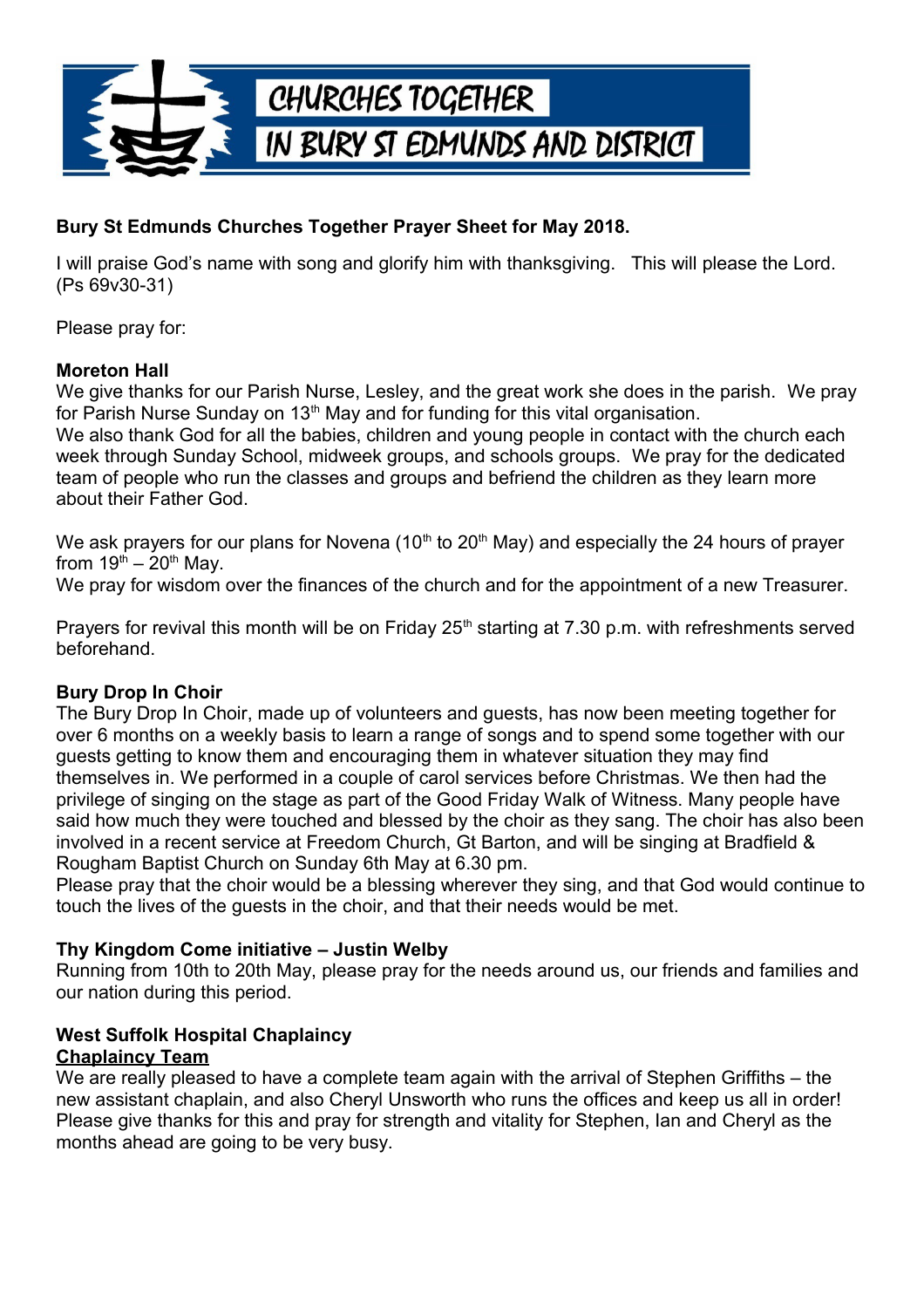### **Integrated Care**

Please pray for the initial setting up of a pathway for integrated care. This will begin with us placing a chaplain in a GP surgery who will have patients referred to them. The aim is then to have a pathway of pastoral care that will lead from this contact through the hospital if they are admitted and then at home after discharge. We have a GP surgery on board for the trial run so please pray that this is a success as this will determine the success of the project.

#### **Glastonbury Court**

The chaplaincy has pastoral responsibility for Glastonbury Court. A new initiative has been to have a once a month live music and reminiscence session with the patients in the lounge. This has been a great success but please pray it will continue to be so. We are also in conversation as to other initiatives we can bring in there, so please pray four our ongoing ministry.

#### **Newmarket Hospital**

Again the chaplaincy has pastoral responsibility for Newmarket Hospital. Please pray for the staff and volunteers there as we increase our presence and really integrate ourselves into the life of the hospital.

#### **Other changes in need of prayer**

Other items for prayer include:

- Installing IT into the chapel
	- Re-arranging the chapel to include new toilet and washing facilities and storage

Re-writing our in-house website pages

- **Publicity**
- Teaching of staff

A change in admission question which will hopefully lead to more referrals to Chaplaincy.

## **BURY DROP IN**

Please pray for the volunteers and guests. The Drop In is now located at Trinity Methodist Church whilst building work is being done to the Elven Centre. Please pray for:

- the quests and the problems they have to face. Now over 60 quests attending each session
- The volunteers their faithfulness in helping the guests either cooking or befriending or in a leadership role
- More volunteers as the organisation continues to grow
- Clothes and toiletries for the guests

Other prayer items:

- Who Cares? Initiative Please pray that God will help us to work together across the town (and County!) to bring good news of Jesus to people who hurt. Loneliness and injustice are the two main issues among people who hurt
- pray for those who have recently lost a loved one.
- youth work would grow and prosper.
- BCY

You may wish to visit our website: http://together.ourchurchweb.org.uk/stedmundsbury/ If you have a subject needing prayer or something to offer in praise, please email Jenny at [jennytroll615@btinternet.com.](mailto:jennytroll615@btinternet.com) We produce a Prayer and Praise Sheet each month – and it is a great way to celebrate God's work as well as bringing attention to projects and services in your church.

Prayer sheet/events – next page